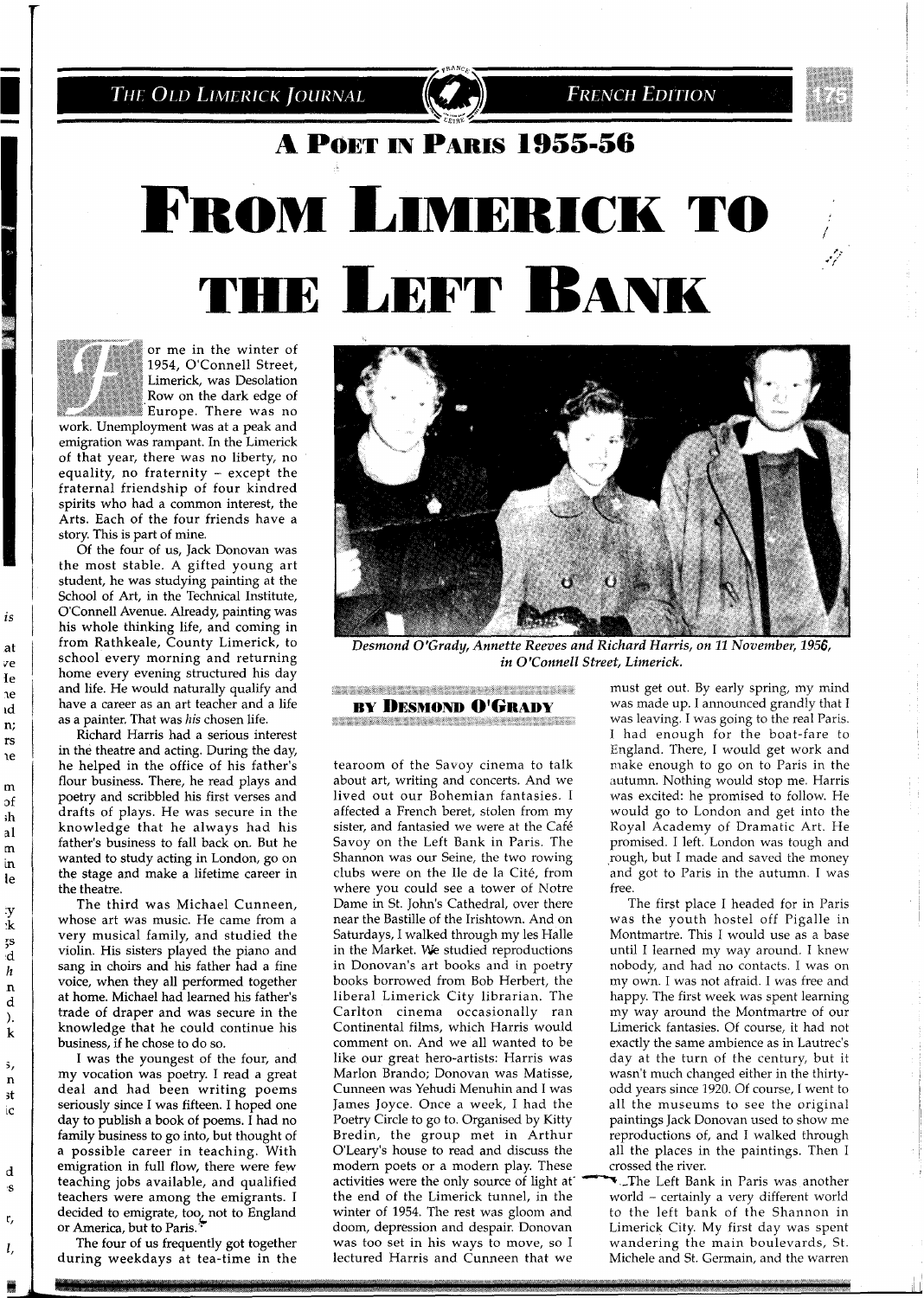THE OLD LIMERICK JOURNAL



*The Deux-Magots, Paris.* 



*Place Furstenberg, a quiet corner on the Left Bank, Paris.* 

#### **FRENCH EDITION**

of side streets off them around the Sorbonne and Place St. Germain-des-Prés. I happened on a little Anglo-American bookshop, La Mistral, facing Notre Dame, owned by George Whitnan, an eccentric American who settled in Paris in 1945, after the war. Of course, the most famous English bookshop in Paris in the post-First World War years and in the 1920s had been Shakespeare and Co., frequented by Joyce, Pound and all the other expatriate literati. Sylvia Beach, who owned Shakespeare and Co., had published Joyce's Ulysses in 1922. Now she lived as a recluse in retirement, and La Mistral had replaced her bookshop in spirit.

La Mistral was then the meeting-place of the expatriate literati and artists. You could sit there and read anything you liked but couldn't afford to buy, talk with other like-minded people about writing, art, politics and philosophy. It was a great place to learn how to survive in Paris, and George Whitman was, if silent and eccentric, a most hospitable man. And he had a special gradh for the Irish. Having discovered this meeting-place, I returned daily, became good friends with George, and helped him in sorting and selling the books. When he had to go out, I looked after the shop. One day, he told me he planned to go away for ten days' holiday, and asked me to run the shop for him. I immediately left the youth hostel and Montmartre and moved into the La Mistral and the Latin Quarter. From this centre, I looked around for a permanent pension where I could create a room of my own. I slept at the back of the bookshop and got to know the quarter well. At night, it was Montmartre cafe-life.

Café-life before lunch was the trio of parnasse, St. Germain-dés Prés, the Flore, the Deux-Magots and La Palette; at night it was Boulevard Monparnasse, the Dome, the Select and La Coupole. Besides the regular European faces like Sartre, Giacometti and others, there were the Americans, Richard Wright and James Baldwin, the black American dissident novelists, the English poet, Christopher Logue, and the group around the Travellers' Library who had just published Lolita. A few years later, the Beatniks came - Ginsberg, Corso, Orlovsky, Burroughs and Kerouac. There were quite a few American ex-G.1.s from the Korean War who were hanging around in the wake of James Jones, the novelist, full of talk about the novels they were going to write on their G.I. Bill income. All talk - but in the cafes once frequented by Faulkner, Joyce, Hemingway and the other greats. I did my share of talking too. Too poor to pay for even cheap drink, I talked about AngloVIrish and European literature -Joyce and Yeats, Synge, Kavanagh, Clarke, Mann, Camus, Moravia, Svevo, Calvino etc. The Americans paid for the drink while I talked. I learned the more you talked about it, the less you wrote. One Am6 a novel *<sup>E</sup>* Paris. I d< It waj<br>and, not, live. Twd metro<br>Contras hem, *u* n<br>duffel-ja a Cisterj and dr: Americi artistic 1 left-over bring ba somnole the grat warm. obvious regular afford. was my permar he got of Lan Now, French ladies, Hotel gratin Paris I Seine f literall

**m0** -